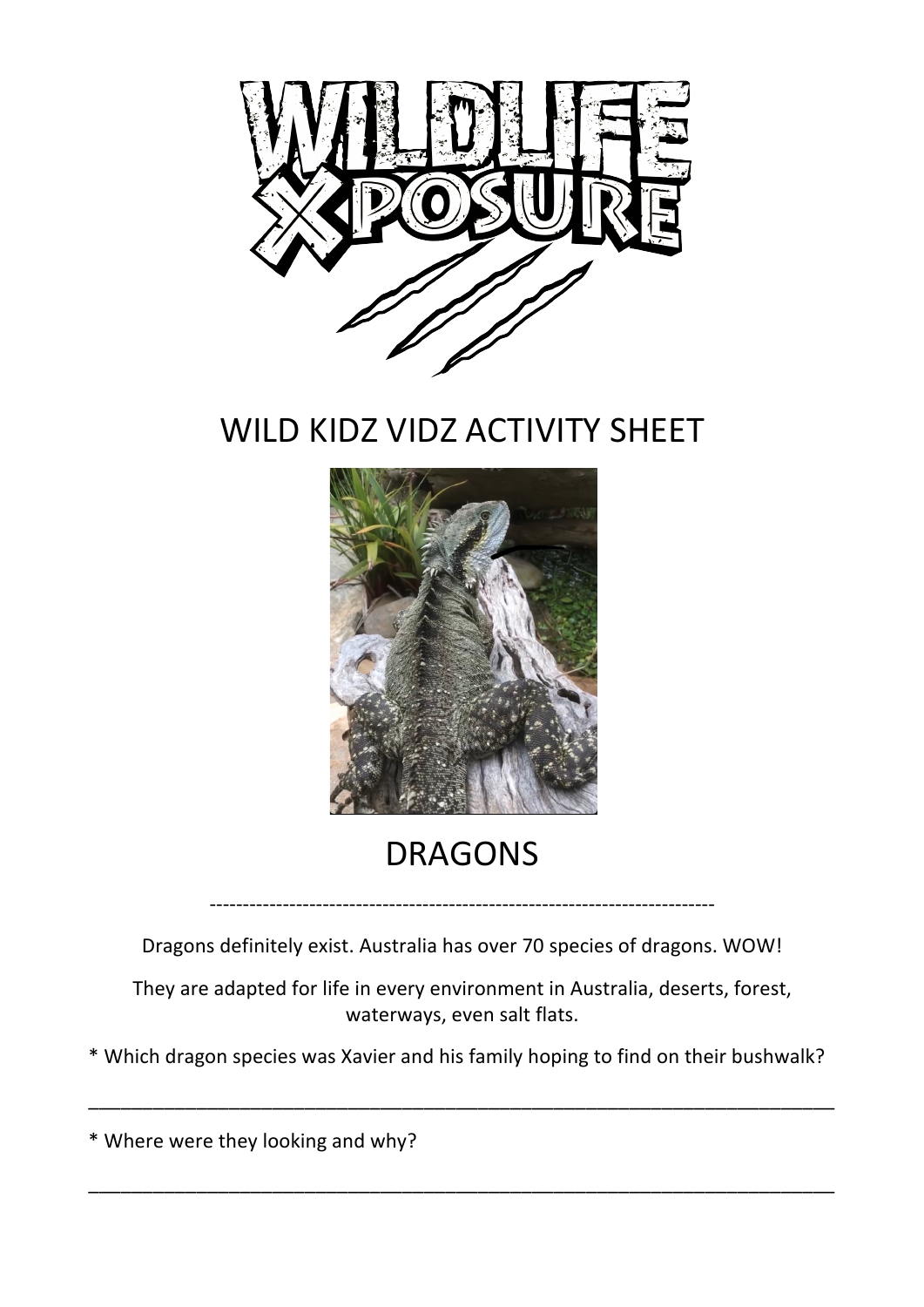\* Of course .... dragons are LIZARDS, so they are ECTOTHERMIC, which means they are \_\_\_\_\_\_\_\_\_\_\_ blooded and have to \_\_\_\_\_\_\_\_\_\_\_\_\_\_\_\_\_\_\_\_\_\_\_\_\_\_\_to warm up.

## TRUE OR FALSE?

\* Most dragons are fast runners

\* They are INSECTIVORES, insect eaters \_\_\_\_\_\_\_\_\_\_

\*They have short stumpy tails

\* The Eastern Water Dragon is Australia's biggest dragon

\* Dragons have long toes and claws for climbing

\* Dragons have poor eyesight

\* If you answered FALSE to any of the questions above, can you say why and what is true? 

\_\_\_\_\_\_\_\_\_\_\_\_\_\_\_\_\_\_\_\_\_\_\_\_\_\_\_\_\_\_\_\_\_\_\_\_\_\_\_\_\_\_\_\_\_\_\_\_\_\_\_\_\_\_\_\_\_\_\_\_\_\_\_\_\_\_\_\_\_

\_\_\_\_\_\_\_\_\_\_\_\_\_\_\_\_\_\_\_\_\_\_\_\_\_\_\_\_\_\_\_\_\_\_\_\_\_\_\_\_\_\_\_\_\_\_\_\_\_\_\_\_\_\_\_\_\_\_\_\_\_\_\_\_\_\_\_\_\_

\_\_\_\_\_\_\_\_\_\_\_\_\_\_\_\_\_\_\_\_\_\_\_\_\_\_\_\_\_\_\_\_\_\_\_\_\_\_\_\_\_\_\_\_\_\_\_\_\_\_\_\_\_\_\_\_\_\_\_\_\_\_\_\_\_\_\_\_\_

\_\_\_\_\_\_\_\_\_\_\_\_\_\_\_\_\_\_\_\_\_\_\_\_\_\_\_\_\_\_\_\_\_\_\_\_\_\_\_\_\_\_\_\_\_\_\_\_\_\_\_\_\_\_\_\_\_\_\_\_\_\_\_\_\_\_\_\_\_

\* Why are these particular lizards called dragons?

\* How do they avoid predators? Different species have different strategies depending on their environment.